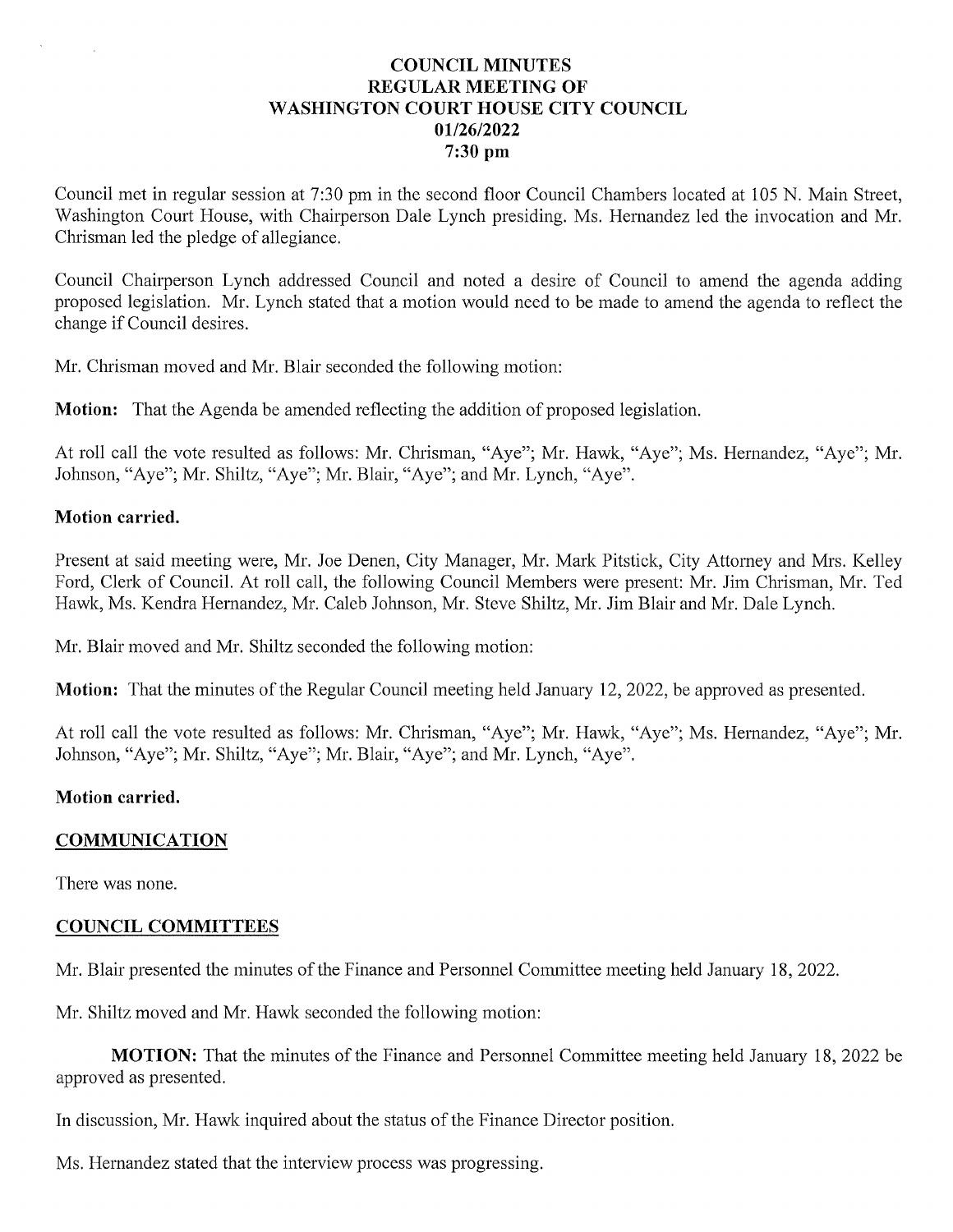Mr. Shitz expressed his excitement for the candidates that had been interviewed.

At roll call the vote resulted as follows: Mr. Chrisman, "Aye"; Mr. Hawk, "Aye"; Ms. Hernandez, "Aye"; Mr. Johnson, "Aye"; Mr. Shiltz, "Aye"; Mr. Blair, "Aye"; and Mr. Lynch, "Aye".

# Motion carried.

# CITY MANAGER REPORT (in writing)

Mr. Denen respectfully addressed Council and advised that 700 tons ofsalt had been used thus far in the winter season and over 100 hours of overtime had been consumed.

Mr. Denen stated that the Administration received the natural gas aggregation rates for next winter and beyond. Mr. Denen noted from April 1, 2022 through March 31, 2023, a fixed rate of \$0,548 and from April 2023, through October 2024, a fixed rate of \$0,474.

Mr. Denen reported the main break at Oakland Avenue at the rail crossing. Mr. Denen expressed his appreciation to the Water Distribution Department for their work during the inclement weather.

Mr. Denen expressed his appreciation to the Fire, Police, Water and Street Departments for their work outside during inclement weather.

Mr. Denen noted that all services were being maintained despite the staffing issues caused by Covid 19 within the departments of the city.

# DIRECTOR OF FINANCE

Director of Finance was absent.

# CITYATTORNEY

City Attorney, Mr. Mark Pitstick had no comment.

# LOCAL RESIDENTS AND TAX PAYERS

There was none.

# 1. LEGISLATION PREVIOUSLY INTRODUCED (in writing)

# A. RESOLUTION NO. R01-2022 (second reading)

# RESOLUTION AUTHORIZING JOSEPH J. DENEN, CITY MANAGER, OF THE CITY OF A RESOLUTION AUTHORIZING JOSEPH J. DENEN, CITY MANAGER, OF THE CITY OF WASHINGTON COURT HOUSE, TO ENTER INTO AN AGREEMENT WITH FAYETTE COUNTY WASHINGTON COURT HOUSE, TO ENTE<br>FOR THE CONFINEMENT OF PRISONERS.

Mr. Shiltz moved and Mr. Hawk seconded the following motion:

Motion: That Resolution No. R01-2022 be placed on second reading.

At roll call the vote resulted as follows: Mr. Chrisman, "Aye"; Mr. Hawk, "Aye"; Ms. Hernandez, "Aye"; Mr. Johnson, "Aye"; Mr. Shiltz, "Aye"; Mr. Blair, "Aye"; and Mr. Lynch, "Aye".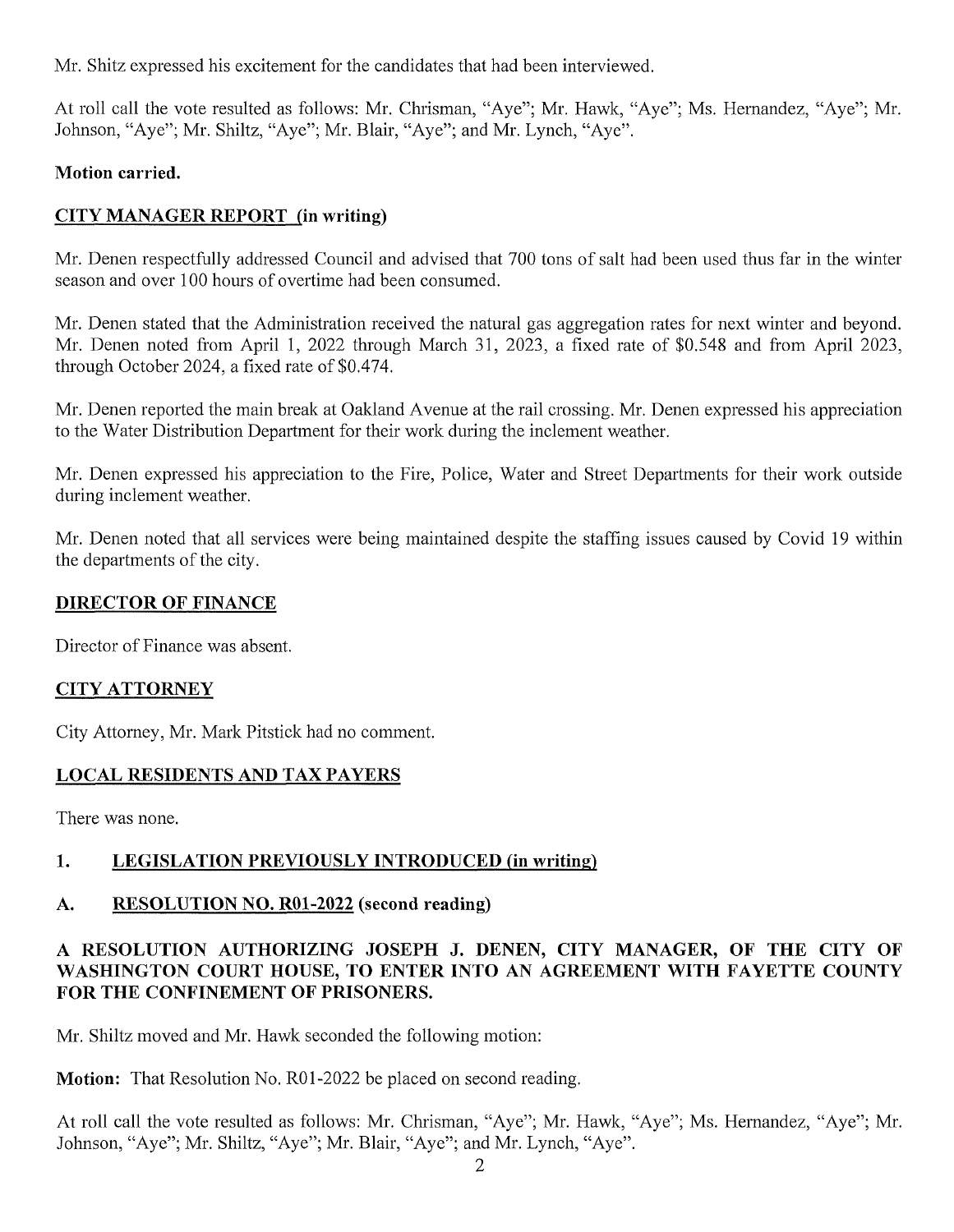#### Motion carried.

Mr. Chrisman moved and Mr. Shiltz seconded the following motion:

Motion: That Resolution No. R01-2022 be adopted.

At roll call the vote resulted as follows: Mr. Chrisman, "Aye"; Mr. Hawk, "Aye"; Ms. Hernandez, "Aye"; Mr. Johnson, "Aye"; Mr. Shiltz, "Aye"; Mr. Blair, "Aye"; and Mr. Lynch, "Aye".

#### Motion carried

# 2. NEW LEGISLATION (in writing)

# A. RESOLUTION NO. R2-2022 (first reading)

RESOLUTION AUTHORIZING JOSEPH J. DENEN, CITY MANAGER, OF THE CITY OF A RESOLUTION AUTHORIZING JOSEPH J. DENEN, CITY MANAGER, OF THE CITY OF WASHINGTON COURT HOUSE OR HIS DESIGNEE TO TRANSFER ONE HUNDRED TWENTY-WASHINGTON COURT HOUSE OR HIS DESIGNEE TO TRANSFER ONE HUNDRED TWENTY-<br>FIVE THOUSAND DOLLARS (\$125,000.00) TO THE COMMUNITY IMPROVEMENT FIVE THOUSAND DOLLARS (\$125,000.00) TO THE COMMUNITY IMPROVEMENT<br>CORPORATION OF WASHINGTON COURT HOUSE AND FAYETTE COUNTY FOR THE CORPORATION OF WASHINGTON COURT HOUSE AND<br>PURPOSE OF RECREATION AND ECONOMIC DEVELOPMENT.

Mr. Chrisman moved and Mr. Hawk seconded the following motion:

Motion: That Resolution No. R2-2022 be placed on first reading.

In discussion, Ms. Hernandez expressed her concern regarding moving on the legislation forward. Ms. Hernandez stated that she would be abstaining from the vote due to needing additional information regarding money movement before everything was in place. Ms. Hernandez noted her support for the endeavor but requested further details of the transactions be advised to Council.

Mr. Chrisman noted that the legislation only authorized transfer of funds from the City of Washington to the Community Improvement Corporation.

Mr. Johnson noted his concern with wording within the legislation. Mr. Johnson expressed concern regarding the specifics of the funding.

Mr. Denen explained that the \$125,000.00 sum was selected so that the normal operation of the CIC is not impaired.

Mr. Johnson inquired if the CIC would oversee the Parks and Recreation Committee? Mr. Johnson continued and reminded Council of the funding that was given to Parks and Recreation Committee in past years. Mr. Johnson expressed his concern with more funding being given from the City to an entity with no positive action being taken by the entity after receiving it. Mr. Johnson also noted his concern that Parks and Recreation had not attempted to apply for special grants.

Mr. Lynch noted that Parks and Recreation would be turning over the duties of the golf course to Community Improvement Corporation and the private citizen group.

Mr. Johnson noted his support to table the legislation.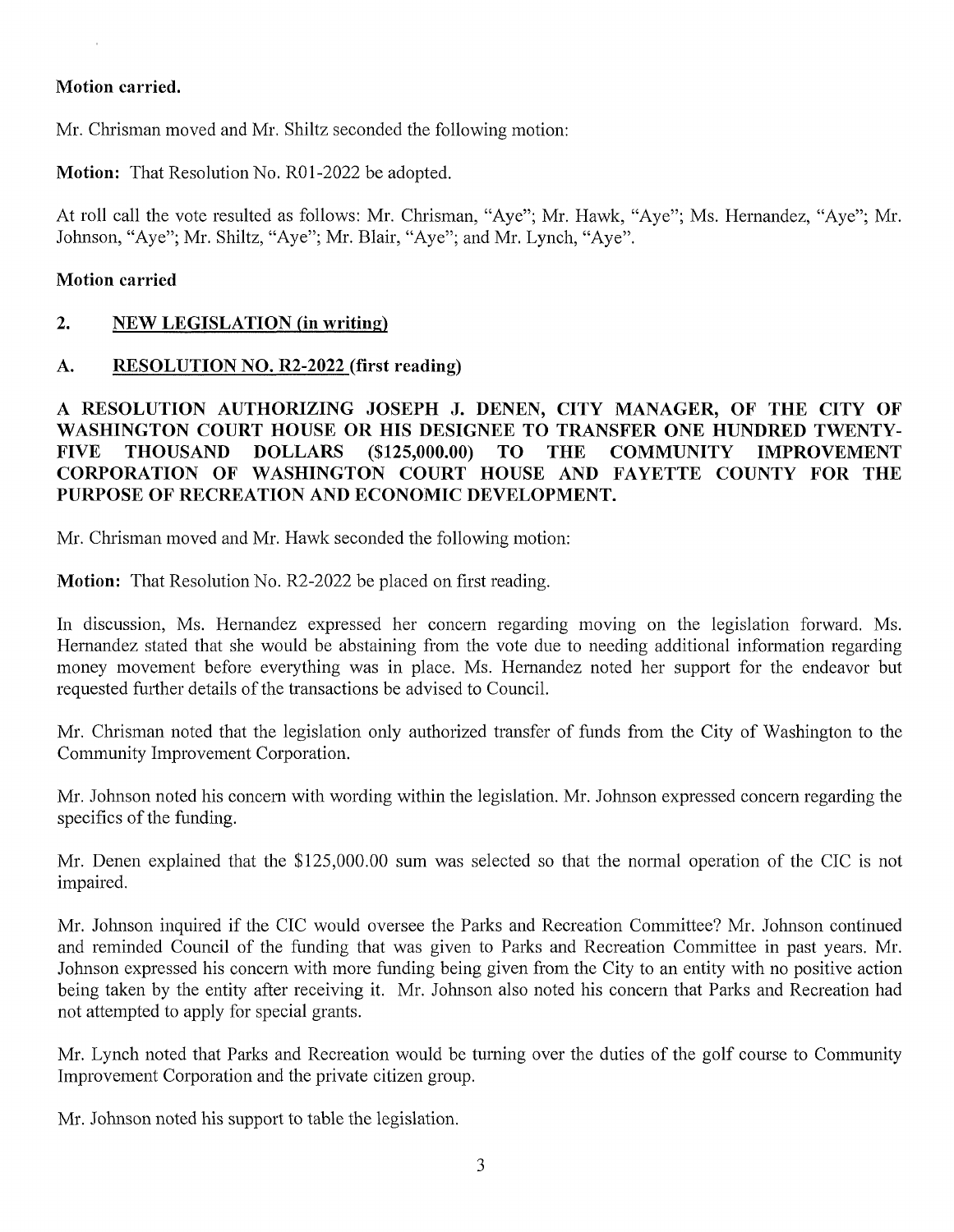Mr. Hawk stated his desire to move forward with the legislation. Mr. Hawk continued and stated that he would like to see a list from the Community Improvement Corporation and citizens group of goals for the golf course and progress updates.

Ms. Hernandez expressed her concern with moving forward without further conversation regarding the details of the transaction.

Mr. Chrisman inquired about the purpose of the Finance and Personnel meeting held on January  $18<sup>th</sup>$ , "was it not to discuss the golf course?"

Ms. Hernandez noted she had unanswered questions.

Mr. Blair noted his concern with the different entities and moving parts within the transaction.

Mr. Lynch stated that if Council wanted to table the legislation it should be done at this point.

Mr. Hawk inquired if the motion was passed could the legislation be amended?

Mr. Lynch noted that Council was in discussion, but the legislation could be passed, tabled or not passed.

Ms. Hernandez moved and Mr. Johnson seconded the following motion:

Motion: That R2-2022 legislation be tabled.

Mr. Blair inquired with Mr. Pitstick what it meant to have the legislation tabled?

Mr. Pitstick noted that the legislation could be left tabled until the next meeting or indefinitely. Mr. Pitstick noted that a special meeting could be held to discuss the legislation, but the legislation had to be removed from the table at a regular meeting.

At roll call the vote resulted as follows: Mr. Chrisman, "Nay"; Mr. Hawk, "Nay"; Ms. Hernandez, "Aye"; Mr. Johnson, "Aye"; Mr. Shiltz, "Nay"; Mr. Blair, "Aye"; and Mr. Lynch, "Nay".

## Motion failed.

Mr. Lynch asked for roll call on the previous motion made by Mr. Chrisman and seconded by Mr. Hawk to place legislation on first reading.

At roll call the vote resulted as follows: Mr. Chrisman, "Aye"; Mr. Hawk, "Aye"; Ms. Hernandez, "Abstain"; Mr. Johnson, "Aye"; Mr. Shiltz, "Aye"; Mr. Blair, "Aye"; and Mr. Lynch, "Aye".

## Motion carried.

Mr. Blair inquired if the legislation R2-2022 was a draft? Mr. Lynch advised in the negative. Mr. Blair inquired if the wording of the legislation can be changed? Mr. Lynch stated that it could not be changed now that it was on first reading, unless amended.